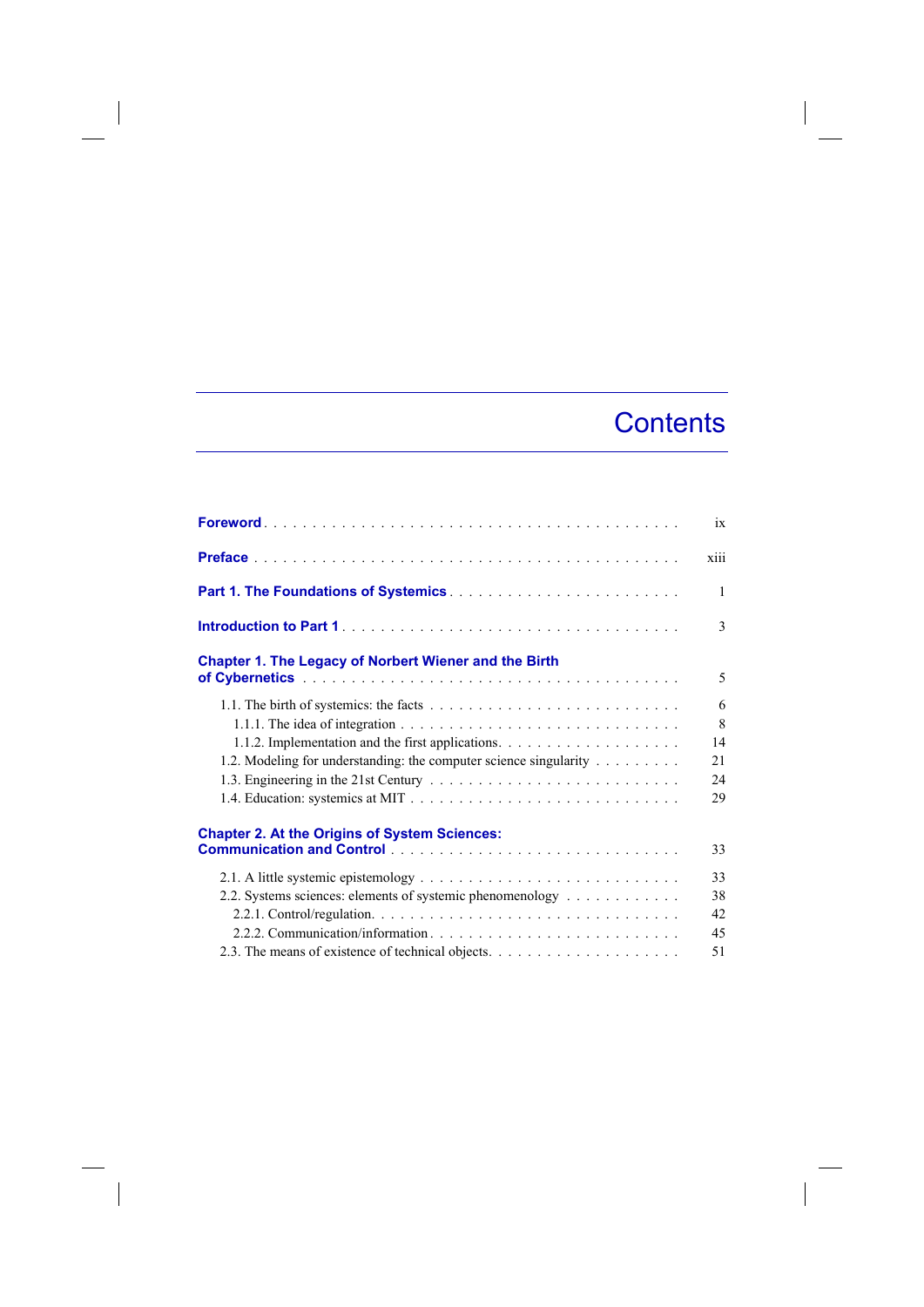$\overline{\phantom{a}}$ 

 $\overline{\phantom{a}}$ 

| <b>Chapter 3. The Definitions of Systemics: Integration</b>                                                  | 55  |
|--------------------------------------------------------------------------------------------------------------|-----|
|                                                                                                              |     |
| 3.1. A few common definitions $\ldots \ldots \ldots \ldots \ldots \ldots \ldots \ldots \ldots \ldots \ldots$ | 55  |
|                                                                                                              | 59  |
| 3.3. Interactions between the elements of the system                                                         | 62  |
| 3.4. Organization of the system: layered architectures                                                       | 65  |
|                                                                                                              | 65  |
| 3.4.2. Meaning and notation: properties of classification trees.                                             | 74  |
| <b>Chapter 4. The System and its Invariants</b>                                                              | 83  |
|                                                                                                              | 83  |
|                                                                                                              | 89  |
|                                                                                                              | 96  |
|                                                                                                              | 106 |
|                                                                                                              |     |
| <b>Chapter 5. Generations of Systems and the System</b>                                                      | 113 |
|                                                                                                              |     |
|                                                                                                              | 116 |
|                                                                                                              | 119 |
| 5.2.1. The computer, driving force behind the information system                                             | 120 |
|                                                                                                              | 126 |
|                                                                                                              | 129 |
|                                                                                                              | 131 |
|                                                                                                              |     |
|                                                                                                              | 133 |
| 6.1. An open world: the transition from analog to all-digital                                                | 133 |
|                                                                                                              | 142 |
|                                                                                                              | 145 |
|                                                                                                              | 147 |
|                                                                                                              | 151 |
|                                                                                                              |     |
|                                                                                                              | 153 |
|                                                                                                              | 158 |
|                                                                                                              | 165 |
|                                                                                                              | 166 |
|                                                                                                              | 168 |
| 7.2.4. Antagonistic processes: forms of invariants                                                           | 170 |
| 7.3. Degenerative processes: faults, errors and "noise"                                                      | 173 |